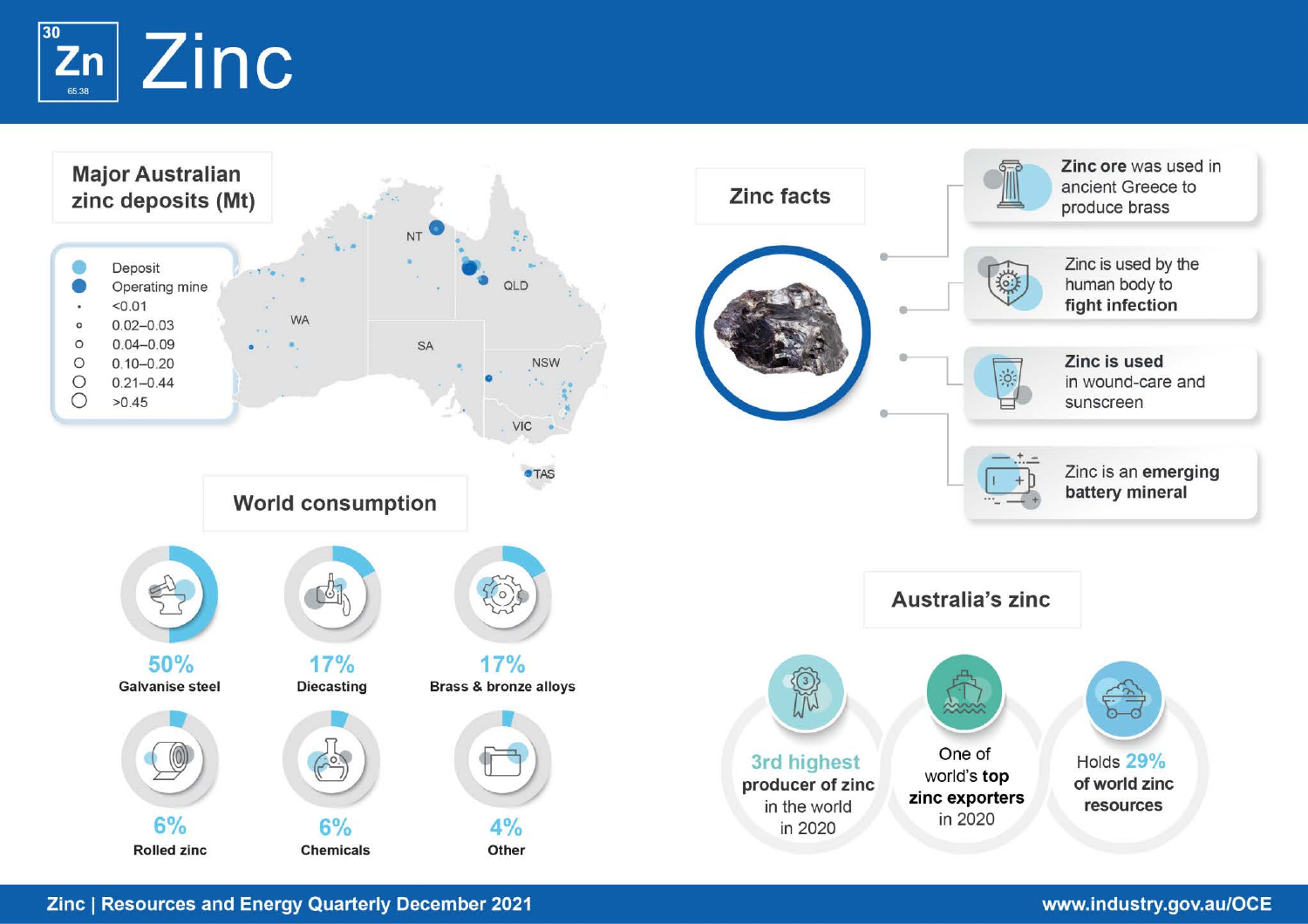

# Trade map | December 2021



# Zinc | Resources and Energy Quarterly December 2021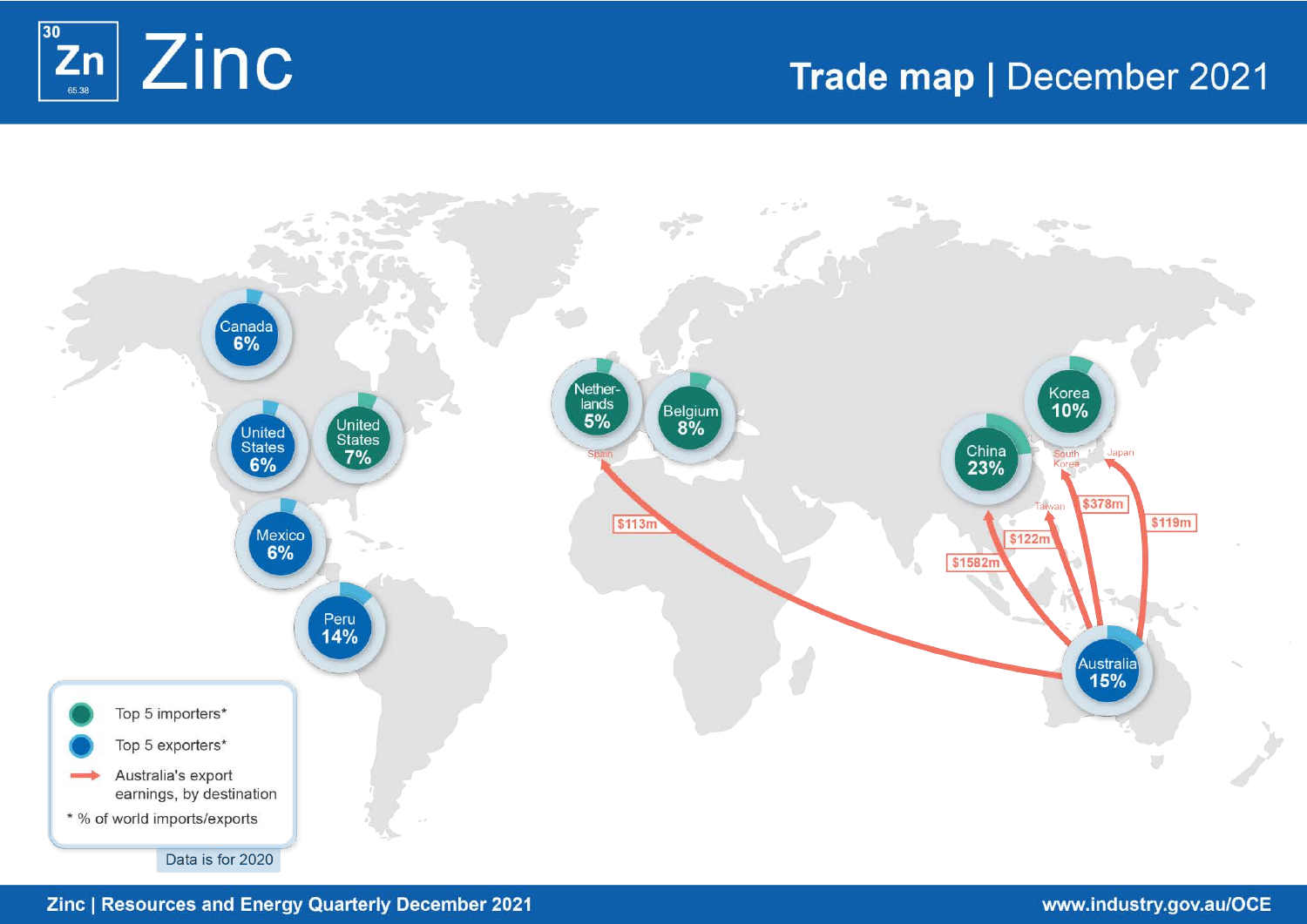# **14.1 Summary**

- The LME zinc spot price is forecast to average US\$2,990 a tonne in 2022, with government infrastructure programs helping to support prices. Prices are expected to fall to around US\$2,675 a tonne in 2023, as production increases and consumption growth normalises.
- Australia's zinc production is forecast to increase from an estimated 1.3 million tonnes in 2020–21 to 1.4 million tonnes in 2022–23.
- Australia's zinc export earnings are forecast to increase from \$3.3 billion in 2020–21 to around \$4.1 billion in 2021–22, and to \$3.6 billion in 2022– 23. Rising refined production is expected to offset the impact of lower prices.

# **14.2 World consumption**

## Infrastructure spending promises to boost zinc consumption

World refined zinc consumption increased by 5.4% year-on-year in the September quarter 2021. China's consumption decreased by 0.6% yearon-year, while ex-Chinese consumption increased by 12% year-on-year. This saw the world refined metal balance decrease to a barely positive position in the September quarter 2021.

Changes in zinc consumption correlate well with the world industrial production (IP) cycle (Figure 14.1) and with steel production because of its primary role in galvanising steel, both of which grew strongly in 2021 (Figure 14.2). Global automotive sales for the September quarter 2021 decreased by 15% quarter-on-quarter and by 16% year-on-year, as supply chain issues from the impacts of the COVID-19 pandemic continued.

Firm economic growth should see zinc consumption rise modestly over the outlook period, growing from 14.1 million tonnes in 2021 to 14.4 million tonnes in 2023 — up an average of 1.2% a year (Table 14.1). The US\$1.2 trillion stimulus package is likely to boost the demand for refined zinc during the outlook period and beyond. Infrastructure spending in India may also grow boosting zinc demand.

#### Zinc becomes a critical mineral

The US Geological Survey has proposed the US Government place zinc on its critical minerals list. The US has a high reliance on imports for its refined zinc consumption, importing most of its product from Canada and Mexico. Nickel was also recommended by the USGS for placement on the critical minerals list, due to its role in battery production. However, placing zinc on the list also allows for zinc's potential for battery storage, as well as in its traditional use in galvanising steel.

ASX-listed Redflow is continuing its US-focused expansion for zinc bromine batteries. The company anticipates that production of its Gen3 battery will commence in 2022. The company suffered some delays in production at its Thailand base, due to supply chain disruption caused by the COVD-19 pandemic. Canadian Zinc8 has relocated its factory, in order to gear up for commercial production of its zinc air batteries, which the company plans to produce in 2023.

#### **Figure 14.1: World zinc consumption vs industrial production**



Source: International Iron and Steel Institute (2021); CPB Netherlands Bureau for Economic Policy Analysis (2021); Department of Industry, Science, Energy and Resources (2021).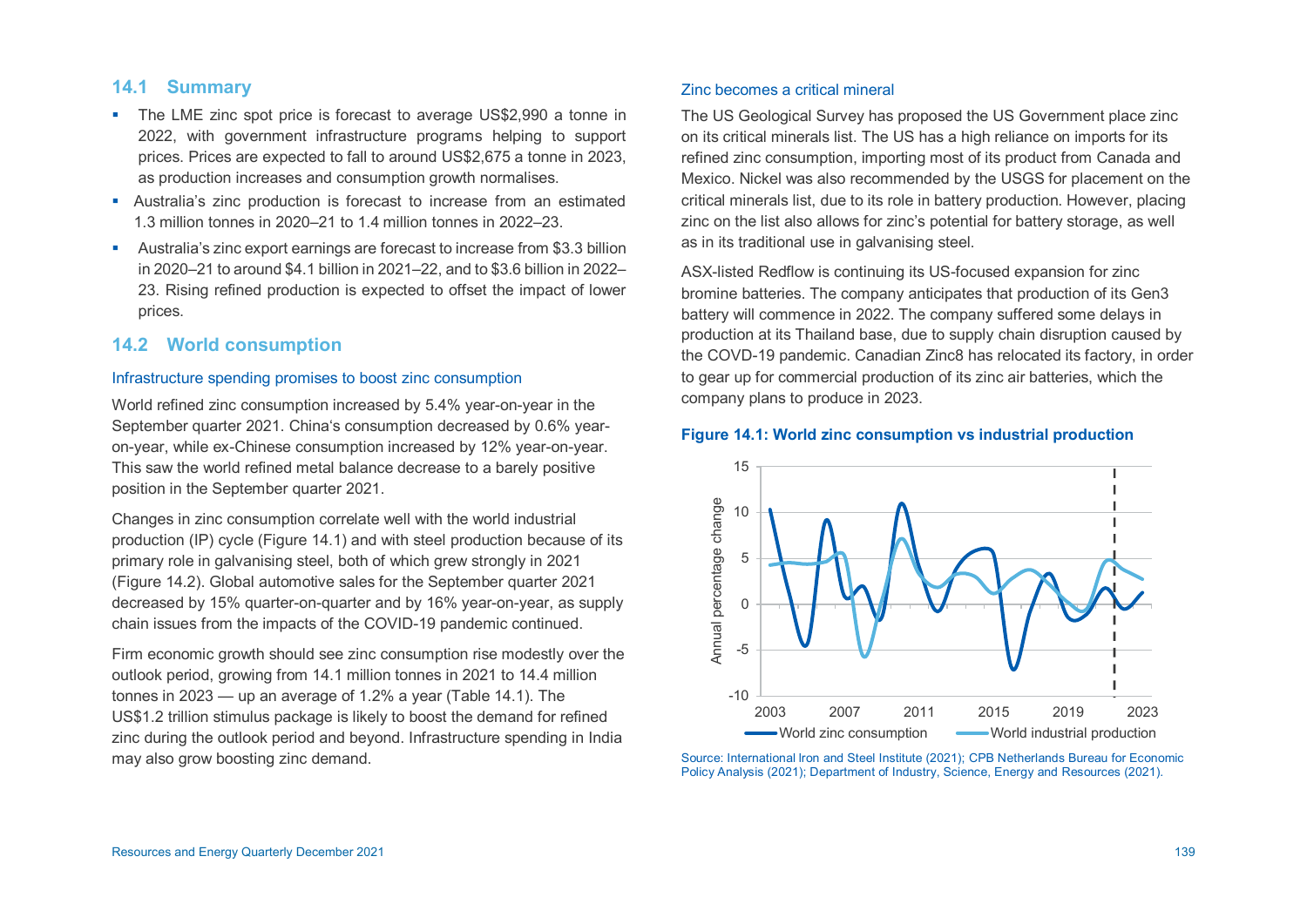# **Figure 14.2: Steel production vs world zinc consumption**



Source: International Iron and Steel Institute (2021); Department of Industry, Science, Energy and Resources (2021).

# **14.3 World production**

# Mine production continues to recover from the COVID-19 pandemic

In the September quarter 2021, world zinc mine production decreased by 0.9% quarter-on-quarter but was virtually unchanged from the September quarter 2020. China's mine production decreased by 1.8% in the September quarter 2021 and by 5.3% from September 2020. However, China's year to date production for the 9 months ending September 2021 was up 2.2% compared to the same period in 2020.

Production from Peru decreased by 2.5% quarter-on-quarter and by 0.5% year-on-year, with production of 379,000 tonnes (metallic content) remaining at near-normal levels after the COVID-19-pandemic-affected low of 166,000 tonnes recorded in the June 2020 quarter. Peru's government is considering changes to the mining framework as well as to the legislation to set royalties for mining operations.

In the September quarter 2021, Australia's mined zinc production decreased by 2.3% quarter-on-quarter, but rose by 1.4% year-on-year.

#### Mine production is expected to rise over the outlook period

World mine output is estimated at 13.0 million tonnes in 2021, and is forecast to rise by 1.0% per year to 13.2 million tonnes by 2023, as new mine capacity raises output (Figure 14.3)*.* 

Nexa Resources' Aripuana mine in Brazil, will increase zinc supply once construction is completed, with production expected in 2022. The Juanicipio project in Mexico, operated by Fresnillo Plc, is continuing its development, with possible zinc production in 2022. The mine may produce around 25,000 tonnes of zinc initially, ramping up to 40,000 tonnes a year after 2025.

Production ramp up from Glencore's Zhairem in Kazakhstan is ongoing, with the company expecting steady state by the June quarter 2022.

Vedanta Zinc's Gamsberg mine in South Africa also has finalisation of ramp up to complete. Full capacity is expected in 2023. Asmara in Eritrea, operated by Sunridge Gold, may also see zinc production in 2024, after first mining gold and copper.

# World refinery production steady

World zinc refined production decreased by 0.3% quarter-on-quarter in the September quarter 2021 and by 0.4% year-on-year. While China's refined metal production decreased by 0.4% year-on-year for the September quarter of 2021, it increased by 2.8% quarter-on-quarter, despite the ongoing power issues.

China's concentrate imports were 30% lower quarter-on-quarter in the September quarter 2021 at 281,000 tonnes, due to ongoing power shortages as well as China's lowering of steel production. In Chinese provinces where zinc is refined, power rationing continues to be a concern, with some provinces ordered to cut power consumption by 20-30%.

Refined production from primary and secondary sources is expected to increase by an average of 1.5% a year over the outlook period, reaching 14.4 million tonnes in 2023.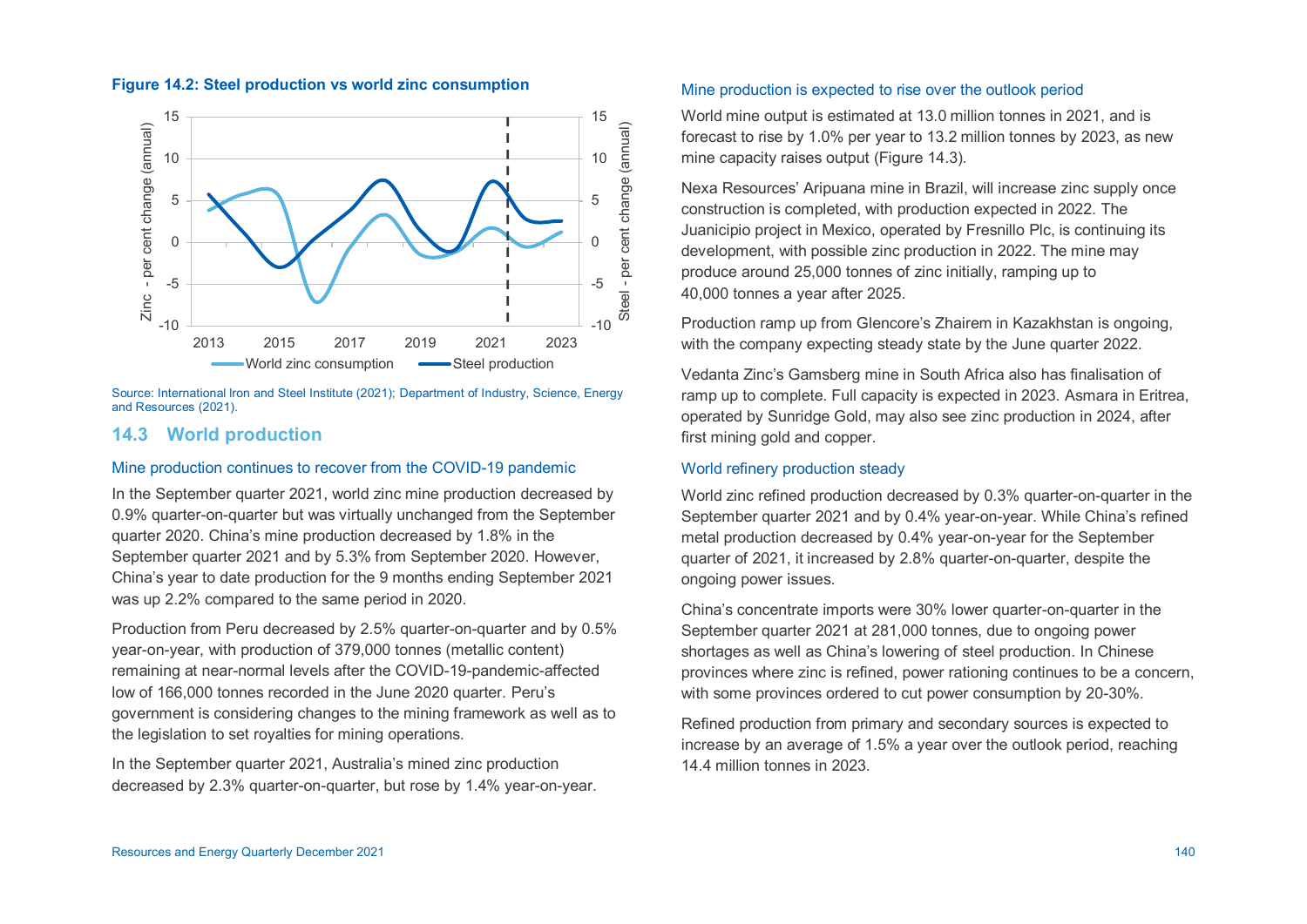Based on likely rising Indian infrastructure spending, Vedanta plans to scale up production capacity by 25% over the next 10-15 years. A lift in smelting capacity may follow an expansion in Gamsberg, with additional capacity in India or via a restart of the Skorpian smelter in Namibia.





Source: International Lead Zinc Study Group (2021); Wood Mackenzie (2021); Department of Industry, Science, Energy and Resources (2021).

# **14.4 Prices**

#### Price increases reflect tightness in supply

Zinc prices averaged US\$2,991 a tonne during the September quarter 2021 — up 2.6% quarter-on-quarter and 28% year-on-year. Rising metal consumption, due to spending on infrastructure, is placing upward pressure on prices.

Prices have been supported by cuts in the production of refined zinc, as rising power costs have impacted major refining countries. Spot treatment and refining charges are still low compared with contract treatment and refining charges (year-to-date) at US\$159 a tonne, and stable at the same levels over the September 2021 quarter — down from US\$300 a tonne in 2020.

Power rationing and cuts to refined zinc production, combined with a high zinc price are encouraging the miners, and will likely see some appreciation in the treatment charges and perhaps rebalance some of the lost profits of the smelters, who have had to cut production.

In an attempt to push down prices, the Chinese Government released 50,000 tonnes from its strategic reserves at auction in September, after releasing another 50,000 tonnes in late July.

London Metals Exchange (LME) and Shanghai Futures Exchange zinc inventories are around 272,000 tonnes — down from 289,000 tonnes in the June quarter 2021.

The LME zinc spot price is estimated to average US\$3,013 a tonne in 2021, decreasing to around US\$2,991 a tonne in 2022 and US\$2,675 a tonne in 2023, as world production increases (Figure 14.4). Ongoing supply disruptions — such as power shortages at zinc smelters in China, gas supply and high power prices in Europe — would likely support prices. Producers cutting production in Europe due to high gas prices include Glencore and Nystar.

#### **Figure 14.4: Zinc prices and stocks**



Source: London Metal Exchange (2021); Department of Industry, Science, Energy and Resources (2021).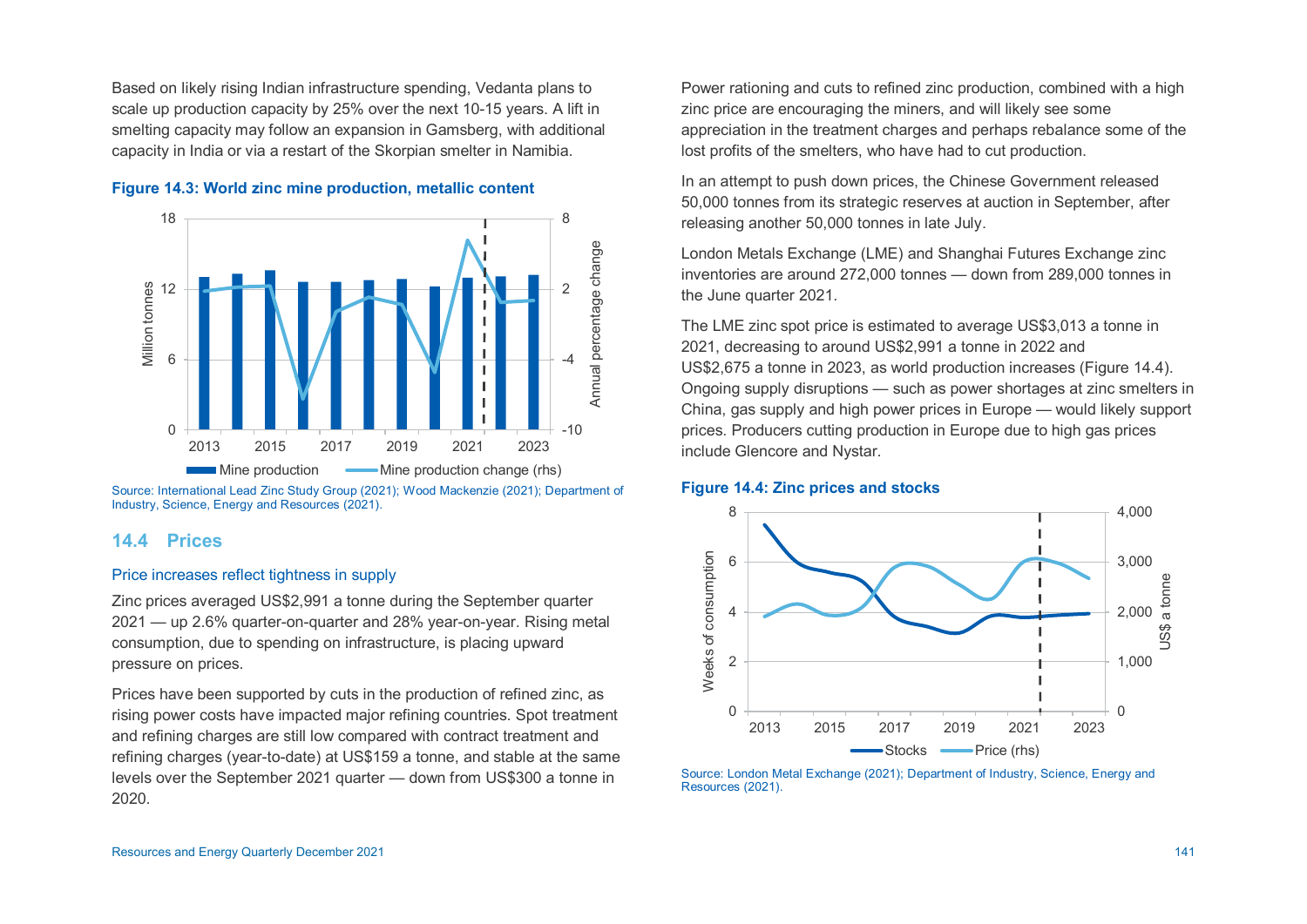# **14.5 Australia**

## Export earnings expected to increase before returning to 'baseline'

In 2020–21, Australia's exports of zinc decreased by 9.0% year-on-year to 1.4 million tonnes (in metal content terms), but decreased by 8.1% in value to \$3.3 billion with concentrates declining in volume but refined zinc increasing in volume. The decline in concentrates year-on-year for 2020–21 is in part due to a very high volume of exports in 2019–20 compared with 2018–19, as Australia took up volumes that Peru could not supply due to the COVID-19 pandemic. The increase in refined zinc exports reflects expansion at the Sun Metals refinery in Townsville.

Australia's zinc export earnings (for both concentrate and refined metal) are forecast to increase from \$3.3 billion in 2020–21 to around \$4.1 billion in 2021–22, but decline to \$3.6 billion in 2022–23, as rising production (including for refined metal) offsets the impact of lower prices.

## Australia's production decreased slightly in the September quarter 2021

In the September quarter 2021, Australia's mined zinc output decreased by 5.9% year-on-year and decreased by 2.5% quarter-on-quarter, largely as a result of decreased production from Mt Isa in Queensland.

Glencore's Australian production decreased by 2.8% year-on-year in the September quarter 2021, with output declining from the Mt Isa and McArthur River operations in Queensland and the Northern Territory. Production declined at McArthur River, from 74,200 tonnes of zinc in concentrate to 69,900 tonnes. Production at Mt Isa was 82,800 tonnes of zinc in concentrate — down from 86,400 tonnes, but broadly similar to the prior year's production.

Production at Century Tailings Reprocessing in Queensland decreased by 14.1% year-on-year in the September quarter 2021, and decreased by 8.9% quarter-on-quarter, after a ball mill bypass during the quarter.

Production at South32's Cannington operation in Queensland increased by 24% year-on-year in the September quarter 2021, and decreased by 21% quarter-on-quarter, with processing of planned lower grades stopes

extracted from underground operations, as well as planned surface maintenance. The company has decided to streamline underground extraction using truck haulage instead of truck and shaft, commencing in June 2022.

Output from MMG's Dugald River in Queensland increased by 5.0% year-on-year in the September quarter 2021, after recovering from technical issues and planned maintenance in the previous quarter. At Rosebery in Tasmania, output decreased by 12% year-on-year, due to lower grades as well as lower mining due to a rock-fall causing 'dilution' of the ore.

#### Refinery and concentrate exports declined

Australia's zinc concentrate exports decreased by 15% quarter-on-quarter to 477,000 tonnes in the September quarter 2021, but were up 4% year-on-year (65% year-on-year in value terms). Australia's concentrate exports to China increased by 0.6% quarter-on-quarter and were up 7.2% year-on-year, as trade stabilised after the normalising of concentrate imports from Peru to China in the prior quarter.

Australia's exports of refined zinc declined by 43% year-on-year and by 19% quarter-on-quarter to 58,200 tonnes in the September quarter 2021. Expansion of Sun Metals zinc refinery in Townsville is underway.

#### Australia's mine production is expected to increase

Australia's production is expected to continue growing over 2021–22, with stronger growth in 2022–23 (Figure 14.5). Australia's zinc mine output is expected to increase from 1.3 million tonnes in 2020–21 to 1.4 million tonnes in 2022–23. This rise will be driven by Century in Queensland with increasing contribution from Golden Grove in Western Australia, along with solid production from Mt Isa in Queensland and McArthur River in the Northern Territory.

#### Project development

New Century is examining a number of hard rock resources beyond the current tailings retreatment operation, which is due to end in 2027.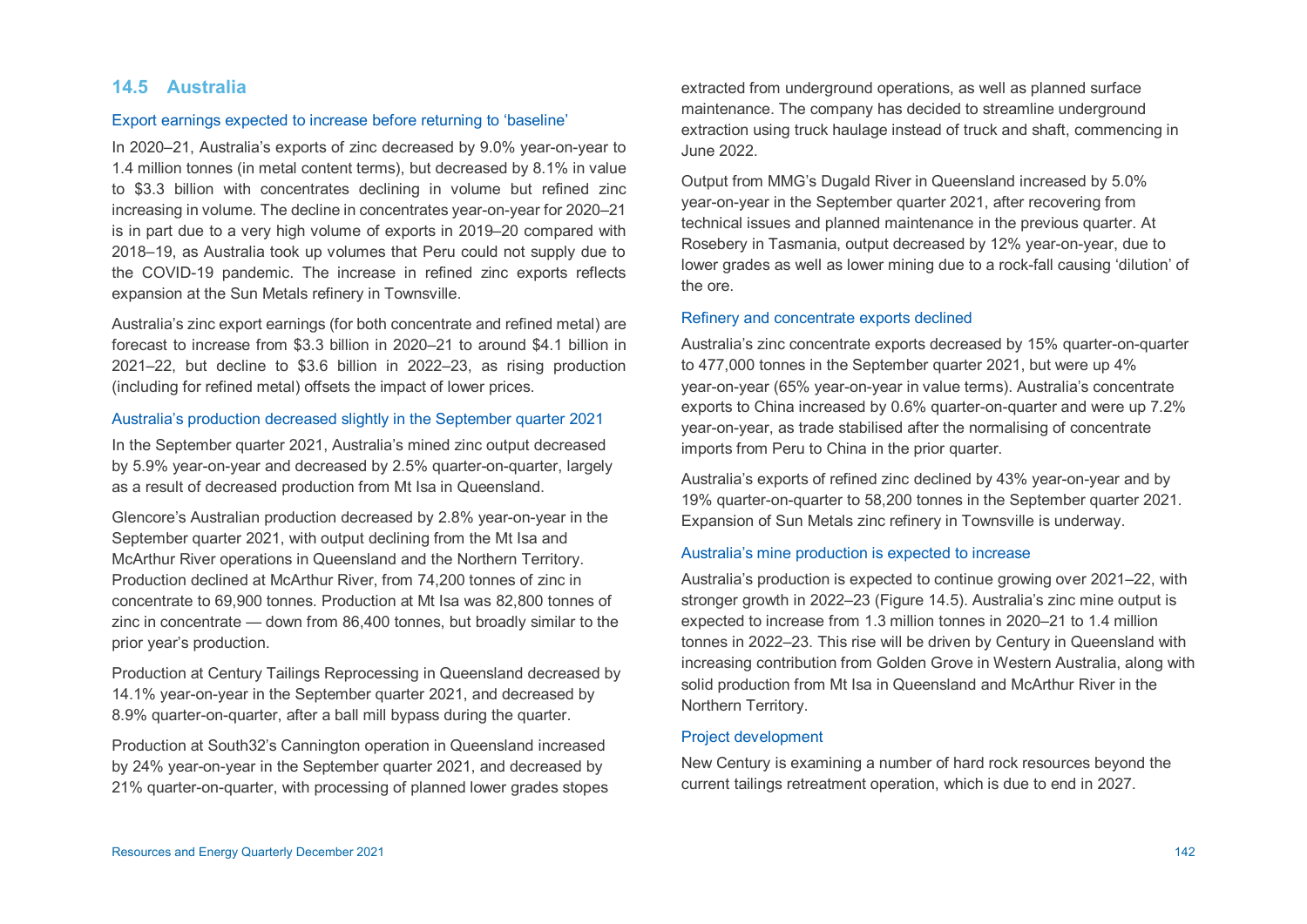New Century believes hard rock resources have the potential to increase mine life to 2030 and are mostly contained on the existing mining lease. Century Zinc earlier reported positive results to their feasibility study of potential operations at Silver King and East Fault Block. The company is targeting a financial investment decision (FID) in the March quarter 2022 and possible first production in the March quarter 2023. They estimate additional zinc production of 22,000 tonnes a year.



#### **Figure 14.5: Australia's zinc exports, metallic content**

Source: ABS (2021) International Trade in Goods and Services, 5368.0; Wood Mackenzie (2021); Department of Industry, Science, Energy and Resources (2021).

Galena Mining has commenced mining at Abra, with zinc production as a zinc-lead-silver concentrate expected by the company in 2023.

## Exploration expenditure increased in the September quarter 2021

Exploration expenditure for silver, lead and zinc increased by 30% quarter-on-quarter for the September quarter 2021. Over the same period, the zinc price appreciated by 2.6% quarter-on-quarter (Figure 14.6). This increase in exploration is likely related to ongoing zinc price appreciation. When comparing year-on-year, exploration increased by 49% for the

September quarter 2021, while the zinc price appreciated by 28% over the corresponding period, thus demonstrating the more traditional relationship between commodity prices and exploration. Promising drill results at Jaguar suggest potential for its life of mine to be extended.

#### **Figure 14.6: Quarterly exploration expenditure**



Source: ABS (2021) Mineral and Petroleum Exploration, Australia, 8412.0; Company reports; Department of Industry, Science, Energy and Resources (2021).

#### Revisions to the outlook

Compared with the September 2021 *Resources and Energy Quarterly*, forecasts for export revenue are up 0.3% at \$4.1 billion in 2021–22, and down 8.4% to \$3.6 billion in 2022–23.